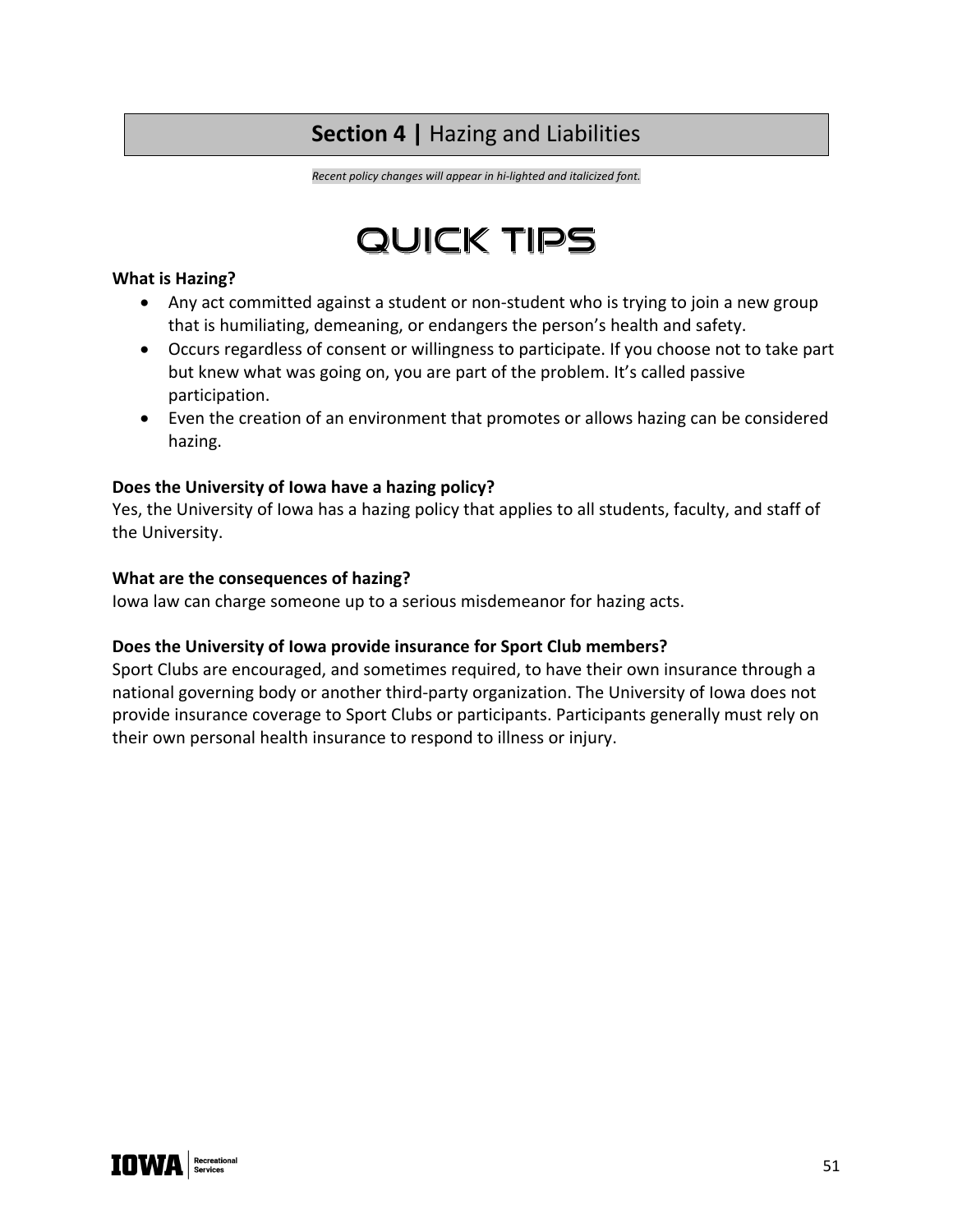## **Hazing and Liabilities |** Definitions and SCP Policies

#### **What is Hazing?**

A person commits an act of hazing when the person intentionally or recklessly engages in any act or acts involving forced activity which endanger the physical health or safety of a student for the purpose of initiation or admission into, or affiliation with, any organization operating in connection with a school, college, or university. Prohibited acts include, but are not limited to, any brutality of a physical nature such as whipping, forced confinement, blindfolding, or any other forced activity which endangers the physical health or safety of the student.

"Forced activity" means any activity which a condition of initiation or admission into is, or affiliation with, an organization, regardless of a student's willingness to participate in the activity.

#### **University of Iowa Hazing Policy – Code of Student Life**

Any intentional or reckless action or situation, with or without consent, that endangers a student or creates risk of injury, mental or physical discomfort, harassment, embarrassment, and/or ridicule for the purpose of initiation into, affiliation with, or as a condition for continued membership in any student organization, fraternity, sorority, or team recognized by the University of Iowa Student Government or by any other University sponsor or department. Hazing may occur on or off campus. Acts of hazing include, but are not limited to: compulsory alcohol or drug consumption; physical brutality; psychological cruelty; public humiliation; morally degrading activities; forced confinement; creation of excessive fatigue; required removal or destruction of public or private property; or any other activity that endangers the physical, mental, psychological, or academic well-being and/or safety of an individual. Officers and members of a student organization who knowingly permit such prohibited activity to occur without taking reasonable preventative measures are subject to the Code of Student Life as an individual, even if they did not administer the hazing activity.

#### **In the State of Iowa, Hazing is a Criminal Offense**

- A person who commits an act of hazing is guilty of a simple misdemeanor.
- A person who commits an act of hazing which causes serious bodily injury to another is guilty of a serious misdemeanor.

#### **It is not a defense to a charge of hazing that:**

- The consent of the victim had been obtained.
- The conduct or activity that resulted in the death or injury of a person was not part of an official organizational event or was not otherwise sanctioned or approved by the organization.
- The conduct or activity that resulted in death or injury of the person was not done as a condition of membership to an organization.

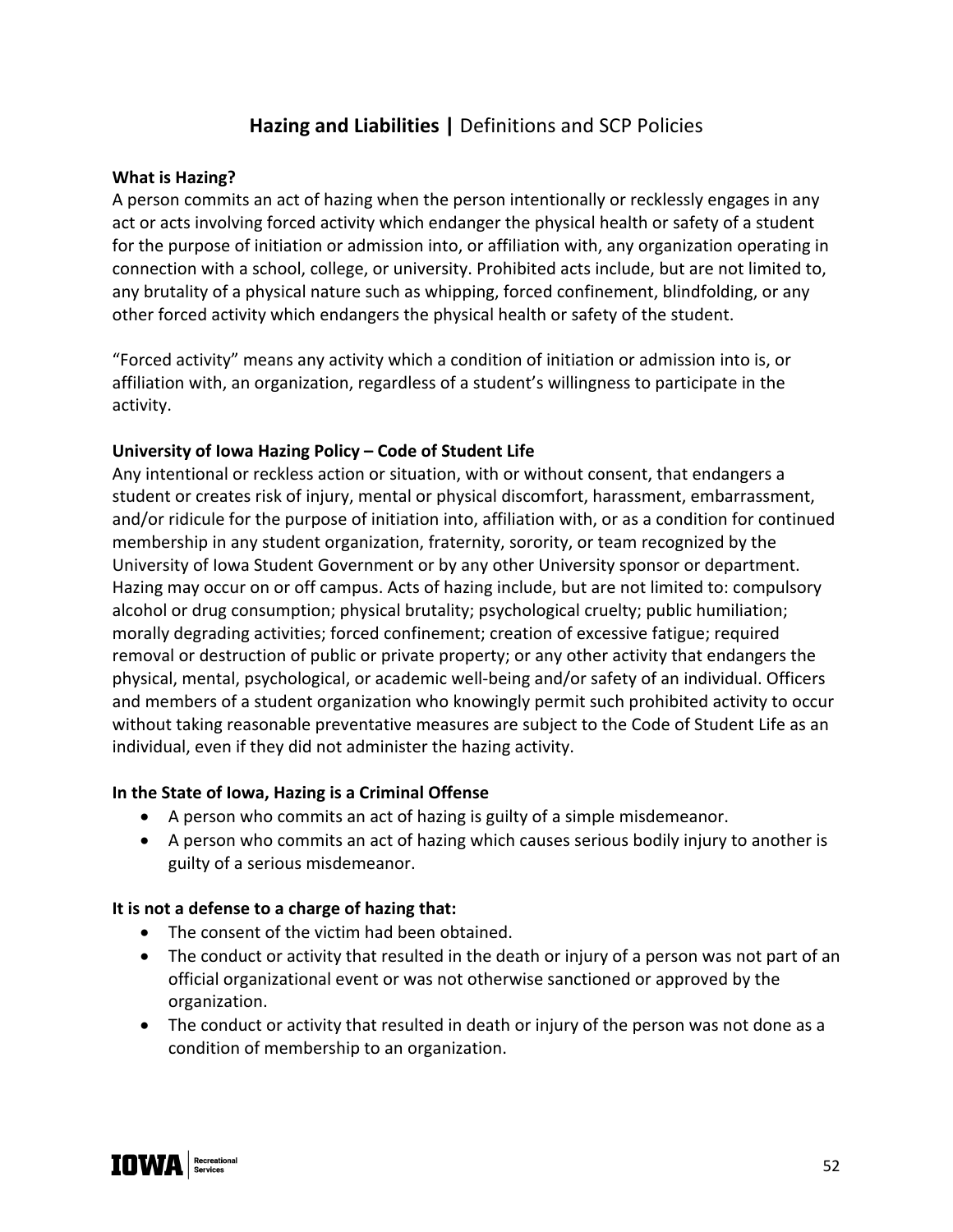| Hazing does not achieve | <b>Hazing does achieve</b>   |
|-------------------------|------------------------------|
| Discipline              | Distrust and anger           |
| Bonding or togetherness | A power trip for perpetrator |
| Group strength          | <b>Humiliation</b>           |
| Respect for members     | Victimization and abuse      |
| Better job performance  | Injuries and possibly death  |

#### **How Do We Eliminate Hazing?**

- Climate and environment change.
- Incoming club members will model after what they see from veteran club members. Veterans need to change the culture now, so that in the future young club members will not allow a hazing culture to exist.

#### **Questions to Ask Yourself**

- Is this a group activity where members are encouraged to attend and where any members are consuming alcohol?
- Will current group members refuse to do exactly what new members are asked to do?
- Is there risk of emotional or physical abuse?
- Is there any risk for injury or is safety a question?
- Would you invite your parents, supervisor, or university official?
- Would you object to being photographed or videotaped by the media or school paper?

#### **Danger of Social Networking Websites**

Sport Clubs need to be especially careful when posting club related pictures or material on social networking web sites (i.e., Facebook, Twitter, Instagram, Snapchat, etc.) These sites are open to the public and the content on these sites can be directly associated with your club, including any photos that appear to be hazing. Please remember to only post content that is suitable for public exposure. Educate all members of the club to use caution when using these sites.